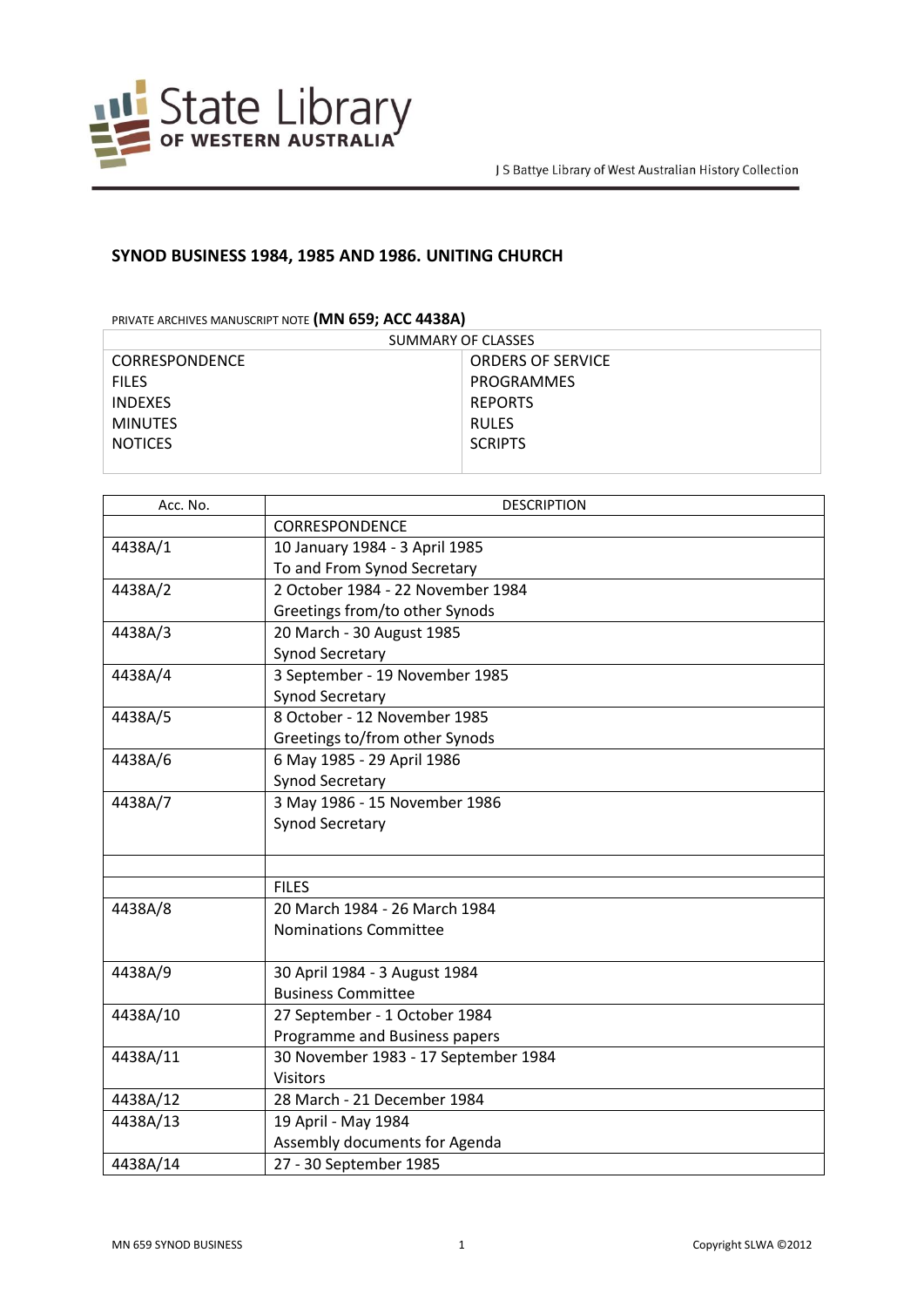

J S Battye Library of West Australian History Collection

|          | <b>Business Papers</b>                           |
|----------|--------------------------------------------------|
| 4438A/15 | 26 - 29 September 1986                           |
|          | <b>Business Papers</b>                           |
| 4438A/16 | Nominating Committee Report                      |
| 4438A/17 | Notices of Motion                                |
| 4438A/18 | Election of the Moderator and biographical notes |
|          |                                                  |
|          | <b>INDEXES</b>                                   |
| 4438A/19 | 1986                                             |
|          | Index to Synod minutes                           |
|          |                                                  |
|          | <b>MINUTES</b>                                   |
| 4438A/20 | 26 June - 21 August 1985                         |
|          | <b>Business Committee</b>                        |
| 4438A/21 | 26 - 30 September 1985                           |
|          | Minutes of Synod                                 |
| 4438A/22 | 14 April - 12 August 1986                        |
|          | <b>Synod Business Committee</b>                  |
|          |                                                  |
|          | <b>NOTICES</b>                                   |
| 4438A/23 | Obituary of Reverend R. C. Hulbert               |
|          |                                                  |
|          | <b>ORDERS OF SERVICE</b>                         |
| 4438A/24 | 26 September 1985                                |
|          | Opening Service and installation of Miss Beryl   |
|          | <b>Grant the Moderator</b>                       |
| 4438A/25 | 25 September 1986                                |
|          | Opening Service and welcome to the President     |
|          | of the Assembly                                  |
|          |                                                  |
|          | <b>PROGRAMMES</b>                                |
| 4438A/26 | 22 September - 30 September                      |
|          | Programme for Reverend and Mrs J. Tanner         |
| 4438A/27 | 25 - 29 September 1986                           |
|          |                                                  |
|          |                                                  |
|          | <b>REPORTS</b>                                   |
| 4438A/28 | <b>Priorities and Planning</b>                   |
| 4438A/29 | Uniting Church Fellowship By-laws                |
| 4438A/30 | Uniting Church Child and Family Care Service     |
|          | <b>Board By-laws</b>                             |
| 4438A/31 | Stipends and related matters                     |
| 4438A/32 | <b>Accounts Committee Review</b>                 |
| 4438A/33 | Fremantle Church's involvement with the          |
|          | America's Cup                                    |
| 4438A/34 | <b>Presbytery Nominations to Settlements</b>     |
|          | Committee                                        |
| 4438A/35 | Bible Study: The Worship of the Congregation     |
| 4438A/36 | 1985                                             |